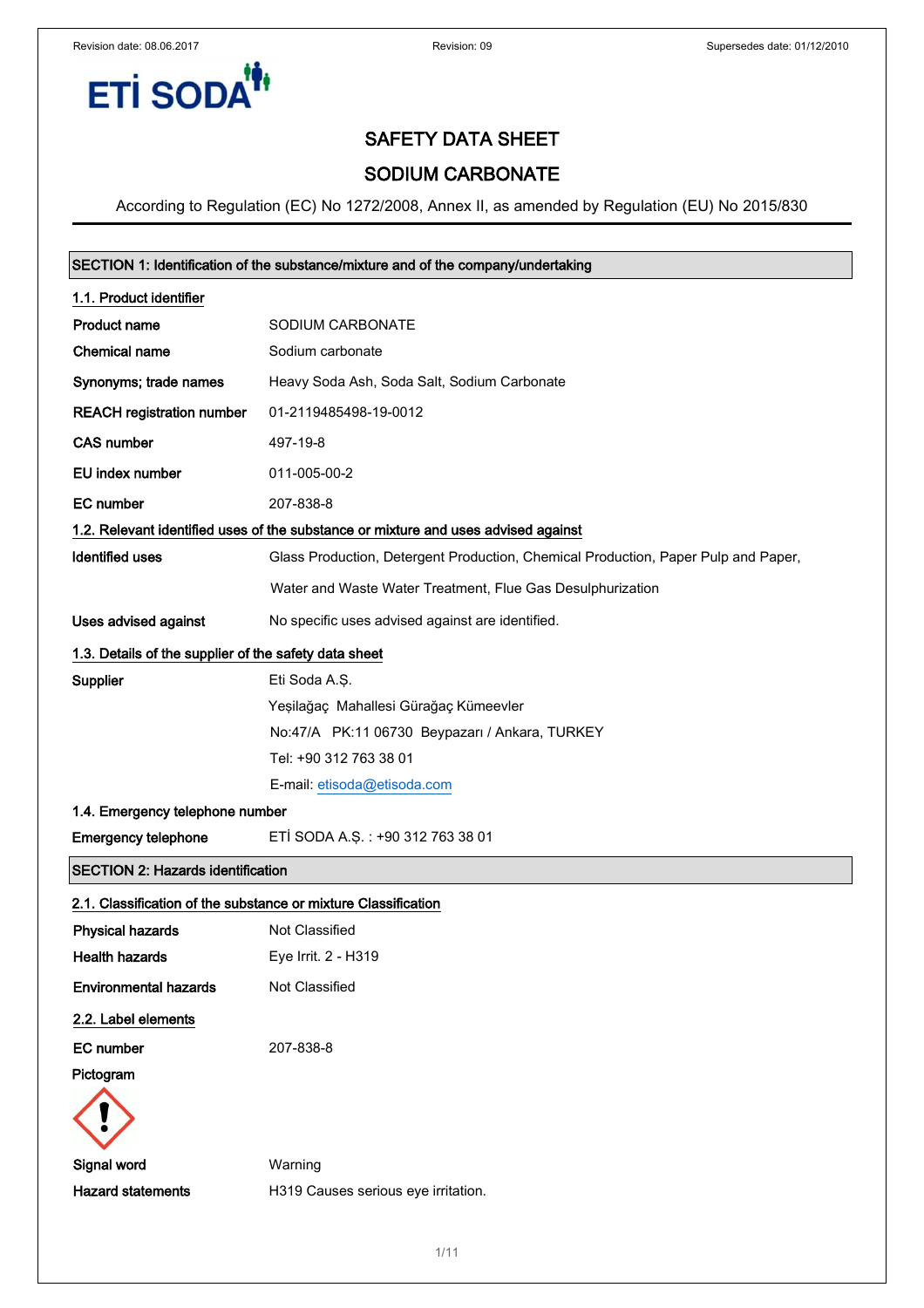

## SODIUM CARBONATE

According to Regulation (EC) No 1272/2008, Annex II, as amended by Regulation (EU) No 2015/830

| <b>Precautionary statements</b> | P264 Wash contaminated skin thoroughly after handling.                          |
|---------------------------------|---------------------------------------------------------------------------------|
|                                 | P280 Wear protective gloves/protective clothing/eye protection/face protection. |
|                                 | P305+P351+P338 IF IN EYES: Rinse cautiously with water for several minutes.     |
|                                 | Remove contact lenses, if present and easy to do. Continue rinsing.             |
|                                 | P337+P313 If eye irritation persists: Get medical advice/attention.             |
|                                 |                                                                                 |

#### 2.3. Other hazards

This substance is not classified as PBT or vPvB according to current EU criteria.

| <b>SECTION 3: Composition/information on ingredients</b> |                       |  |
|----------------------------------------------------------|-----------------------|--|
| 3.1. Substances                                          |                       |  |
| <b>Product name</b>                                      | SODIUM CARBONATE      |  |
| <b>REACH registration number</b>                         | 01-2119485498-19-0012 |  |
| EU index number                                          | 011-005-00-2          |  |
| <b>CAS number</b>                                        | 497-19-8              |  |
| <b>EC</b> number                                         | 207-838-8             |  |
| <b>Chemical formula</b>                                  | Na2CO3                |  |
| <b>Composition comments</b>                              | $>99.5\%$             |  |

#### SECTION 4: First aid measures

| 4.1. Description of first aid measures |                                                                                                  |  |  |
|----------------------------------------|--------------------------------------------------------------------------------------------------|--|--|
| General information                    | Get medical attention immediately. Show this Safety Data Sheet to the medical personnel.         |  |  |
| Inhalation                             | Remove affected person from source of contamination. Move affected person to fresh air and       |  |  |
|                                        | keep warm and at rest in a position comfortable for breathing. Maintain an open airway.          |  |  |
|                                        | Loosen tight clothing such as collar, tie or belt. When breathing is difficult, properly trained |  |  |
|                                        | personnel may assist affected person by administering oxygen. Place unconscious person on        |  |  |
|                                        | their side in the recovery position and ensure breathing can take place.                         |  |  |
| Ingestion                              | Rinse mouth thoroughly with water. Remove any dentures. Give a few small glasses of water        |  |  |
|                                        | or milk to drink. Stop if the affected person feels sick as vomiting may be dangerous. Do not    |  |  |
|                                        | induce vomiting unless under the direction of medical personnel. If vomiting occurs, the head    |  |  |
|                                        | should be kept low so that vomit does not enter the lungs. Never give anything by mouth to       |  |  |
|                                        | an unconscious person. Move affected person to fresh air and keep warm and at rest in a          |  |  |
|                                        | position comfortable for breathing. Place unconscious person on their side in the recovery       |  |  |
|                                        | position and ensure breathing can take place. Maintain an open airway. Loosen tight clothing     |  |  |
|                                        | such as collar, tie or belt.                                                                     |  |  |
| <b>Skin contact</b>                    | Brush off loose particles from skin. Rinse with water.                                           |  |  |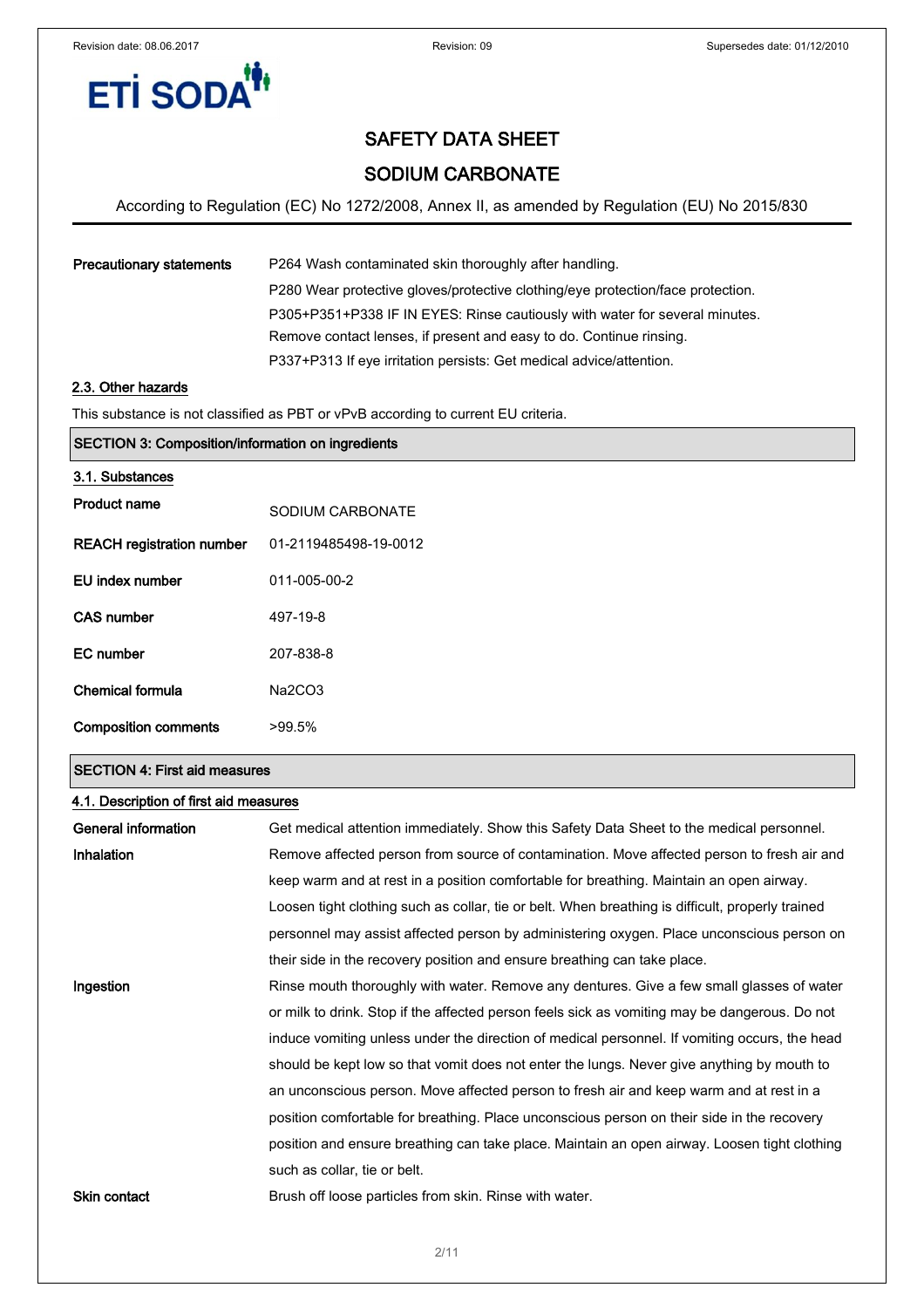

## SODIUM CARBONATE

| Eye contact                                                | Rinse immediately with plenty of water. Remove any contact lenses and open eyelids wide            |  |  |  |  |
|------------------------------------------------------------|----------------------------------------------------------------------------------------------------|--|--|--|--|
|                                                            | apart. Continue to rinse for at least 10 minutes.                                                  |  |  |  |  |
| <b>Protection of first aiders</b>                          | First aid personnel should wear appropriate protective equipment during any rescue.                |  |  |  |  |
|                                                            | 4.2. Most important symptoms and effects, both acute and delayed                                   |  |  |  |  |
| <b>General information</b>                                 | See Section 11 for additional information on health hazards. The severity of the symptoms          |  |  |  |  |
|                                                            | described will vary dependent on the concentration and the length of exposure.                     |  |  |  |  |
| Inhalation                                                 | Dust may irritate the respiratory system. Frequent inhalation of dust over a long period of        |  |  |  |  |
|                                                            | time increases the risk of developing lung diseases.                                               |  |  |  |  |
| Ingestion                                                  | May cause discomfort if swallowed. May cause stomach pain or vomiting.                             |  |  |  |  |
| Skin contact                                               | Prolonged contact may cause dryness of the skin.                                                   |  |  |  |  |
| Eye contact                                                | Irritating to eyes.                                                                                |  |  |  |  |
|                                                            | 4.3. Indication of any immediate medical attention and special treatment needed                    |  |  |  |  |
| Notes for the doctor                                       | Treat symptomatically.                                                                             |  |  |  |  |
| <b>SECTION 5: Firefighting measures</b>                    |                                                                                                    |  |  |  |  |
| 5.1. Extinguishing media                                   |                                                                                                    |  |  |  |  |
| Suitable extinguishing media                               | The product is not flammable. Extinguish with alcohol-resistant foam, carbon dioxide, dry          |  |  |  |  |
|                                                            | powder or water fog. Use fire-extinguishing media suitable for the surrounding fire.               |  |  |  |  |
| Unsuitable extinguishing                                   | Do not use water jet as an extinguisher, as this will spread the fire.                             |  |  |  |  |
| media                                                      |                                                                                                    |  |  |  |  |
| 5.2. Special hazards arising from the substance or mixture |                                                                                                    |  |  |  |  |
| Specific hazards                                           | None known.                                                                                        |  |  |  |  |
| <b>Hazardous combustion</b>                                | Thermal decomposition or combustion products may include the following substances:                 |  |  |  |  |
| products                                                   | Harmful gases or vapours.                                                                          |  |  |  |  |
| 5.3. Advice for firefighters                               |                                                                                                    |  |  |  |  |
| Protective actions during                                  | Avoid breathing fire gases or vapours. Evacuate area. Cool containers exposed to heat with         |  |  |  |  |
| firefighting                                               | water spray and remove them from the fire area if it can be done without risk. Cool                |  |  |  |  |
|                                                            | containers exposed to flames with water until well after the fire is out. Control run-off water by |  |  |  |  |
|                                                            | containing and keeping it out of sewers and watercourses. If risk of water pollution occurs,       |  |  |  |  |
|                                                            | notify appropriate authorities.                                                                    |  |  |  |  |
| Special protective equipment                               | Wear positive-pressure self-contained breathing apparatus (SCBA) and appropriate                   |  |  |  |  |
| for firefighters                                           | protective clothing. Firefighter's clothing conforming to European standard EN469 (including       |  |  |  |  |
|                                                            | helmets, protective boots and gloves) will provide a basic level of protection for chemical        |  |  |  |  |
|                                                            | incidents.                                                                                         |  |  |  |  |
|                                                            |                                                                                                    |  |  |  |  |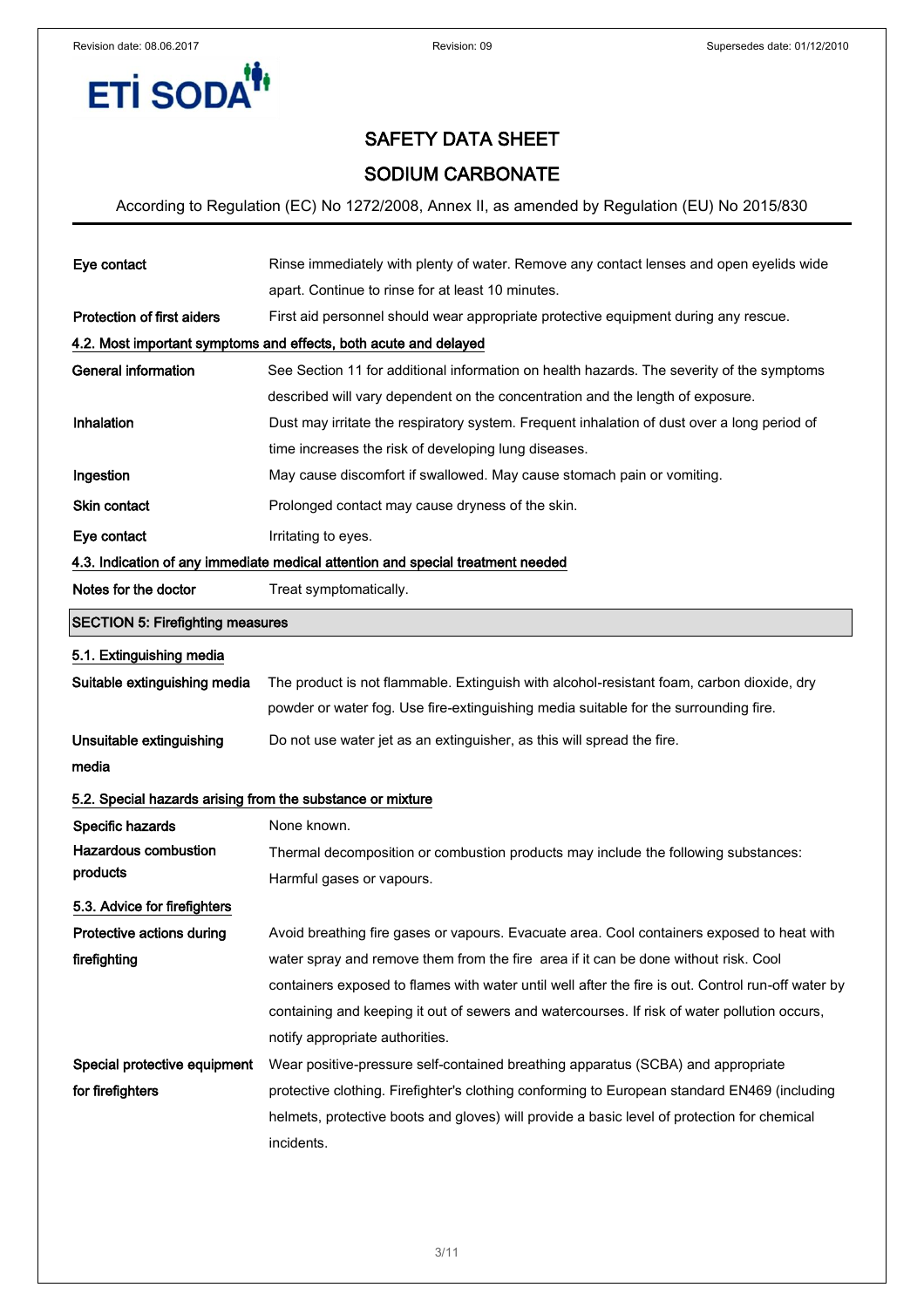

## SODIUM CARBONATE

According to Regulation (EC) No 1272/2008, Annex II, as amended by Regulation (EU) No 2015/830

#### SECTION 6: Accidental release measures

#### 6.1. Personal precautions, protective equipment and emergency procedures

**Personal precautions** No action shall be taken without appropriate training or involving any personal risk. Keep unnecessary and unprotected personnel away from the spillage. Wear protective clothing as described in Section 8 of this safety data sheet. Follow precautions for safe handling described in this safety data sheet. Wash thoroughly after dealing with a spillage. Ensure procedures and training for emergency decontamination and disposal are in place. Do not touch or walk into spilled material.

#### 6.2. Environmental precautions

Environmental precautions Large Spillages: Inform the relevant authorities if environmental pollution occurs (sewers, waterways, soil or air).

#### 6.3. Methods and material for containment and cleaning up

Methods for cleaning up Wear protective clothing as described in Section 8 of this safety data sheet. Clear up spills immediately and dispose of waste safely. Approach the spillage from upwind. Avoid generation and spreading of dust. Small Spillages: Remove spillage with vacuum cleaner or collect with a shovel and broom, or similar. Large Spillages: Collect spillage with a shovel and broom, or similar and reuse, if possible. Collect and place in suitable waste disposal containers and seal securely. Containers with collected spillage must be properly labelled with correct contents and hazard symbol. Flush contaminated area with plenty of water. Wash thoroughly after dealing with a spillage. Neutralise with acid. Caution. May generate heat. Following dilution and neutralisation, discharge to the sewer with plenty of water may be permitted. The requirements of the local water authority must be complied with if contaminated water is flushed directly to the sewer. Dispose of waste to licensed waste disposal site in accordance with the requirements of the local Waste Disposal Authority.

#### 6.4. Reference to other sections

Reference to other sections For personal protection, see Section 8. See Section 11 for additional information on health hazards. See Section 12 for additional information on ecological hazards. For waste disposal, see Section 13.

#### SECTION 7: Handling and storage

#### 7.1. Precautions for safe handling

Usage precautions **Read and follow manufacturer's recommendations**. Wear protective clothing as described in Section 8 of this safety data sheet. Keep away from food, drink and animal feeding stuffs. Keep container tightly sealed when not in use. Avoid handling which leads to dust formation. Do not handle until all safety precautions have been read and understood. Do not handle broken packages without protective equipment.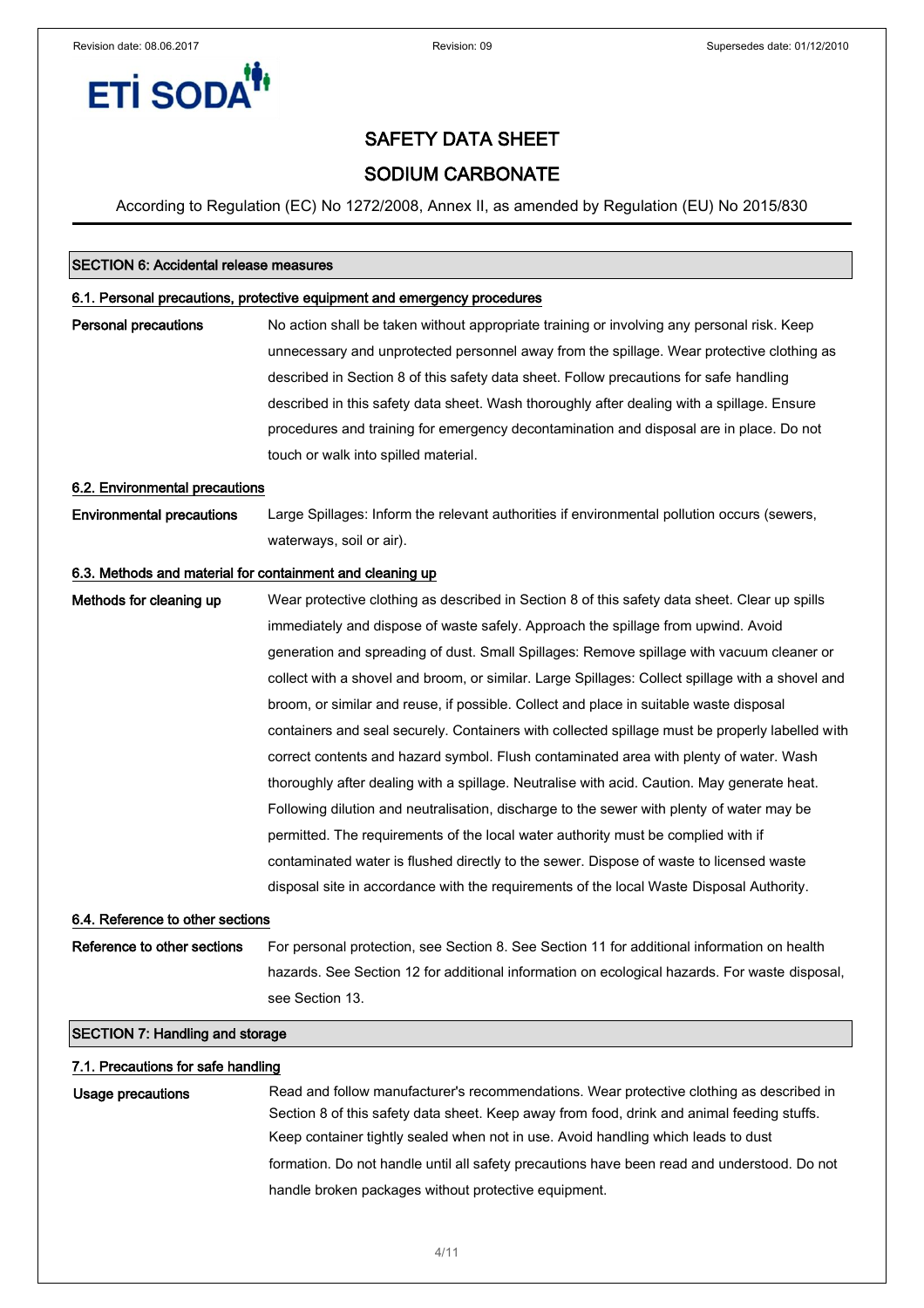

## SODIUM CARBONATE

According to Regulation (EC) No 1272/2008, Annex II, as amended by Regulation (EU) No 2015/830

| occupational hygiene<br>contaminated clothing before reuse. Do not eat, drink or smoke when using this product.<br>Wash at the end of each work shift and before eating, smoking and using the toilet. Change |  |  |  |
|---------------------------------------------------------------------------------------------------------------------------------------------------------------------------------------------------------------|--|--|--|
|                                                                                                                                                                                                               |  |  |  |
|                                                                                                                                                                                                               |  |  |  |
| work clothing daily before leaving workplace.                                                                                                                                                                 |  |  |  |
| 7.2. Conditions for safe storage, including any incompatibilities                                                                                                                                             |  |  |  |
| Storage precautions<br>Store in accordance with local regulations. Store away from the following materials: Acids.                                                                                            |  |  |  |
| Keep only in the original container. Keep container tightly closed, in a cool, well ventilated                                                                                                                |  |  |  |
| place. Keep containers upright. Protect containers from damage. Bund storage facilities to                                                                                                                    |  |  |  |
| prevent soil and water pollution in the event of spillage. The storage area floor should be                                                                                                                   |  |  |  |
| leaktight, jointless and not absorbent.                                                                                                                                                                       |  |  |  |
| Storage class<br>Acid-reactive storage.                                                                                                                                                                       |  |  |  |
| 7.3. Specific end use(s)                                                                                                                                                                                      |  |  |  |
| Specific end use(s)<br>The identified uses for this product are detailed in Section 1.2.                                                                                                                      |  |  |  |

### SECTION 8: Exposure Controls/personal protection

#### 8.1. Control parameters

Ingredient comments No exposure limits known for ingredient(s).

#### 8.2. Exposure controls

#### Protective equipment



Appropriate engineering

controls

Provide adequate ventilation. Personal, workplace environment or biological monitoring may be required to determine the effectiveness of the ventilation or other control measures and/or the necessity to use respiratory protective equipment. Use process enclosures, local exhaust ventilation or other engineering controls as the primary means to minimise worker exposure. Personal protective equipment should only be used if worker exposure cannot be controlled adequately by the engineering control measures. Ensure control measures are regularly inspected and maintained. Ensure operatives are trained to minimise exposure. Eye/face protection Eyewear complying with an approved standard should be worn if a risk assessment indicates eye contact is possible. Personal protective equipment for eye and face protection should comply with European Standard EN166. Wear tight-fitting, chemical splash goggles or face

shield. If inhalation hazards exist, a full-face respirator may be required instead.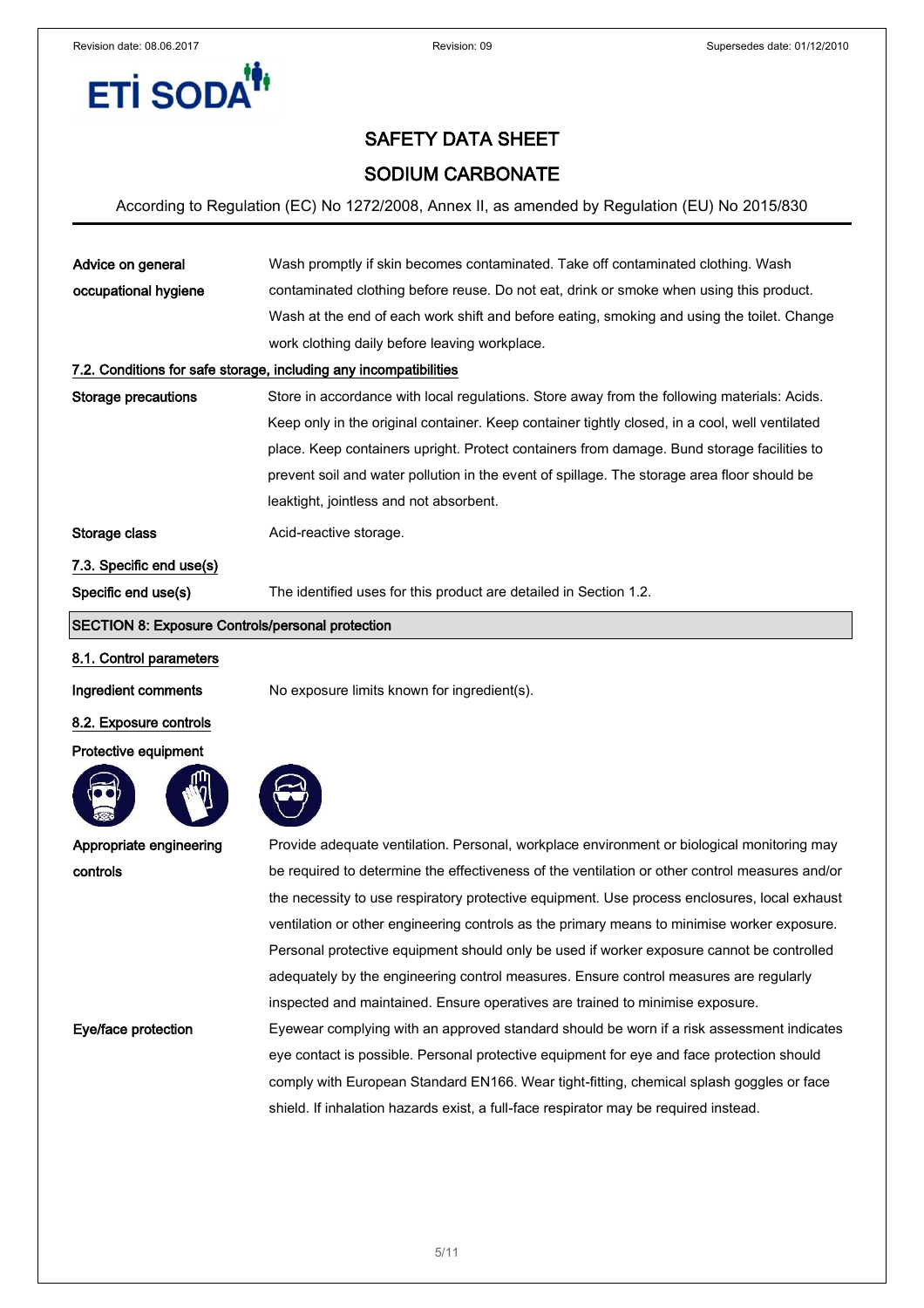**ETİ SODA<sup>14</sup>** 



## SAFETY DATA SHEET SODIUM CARBONATE

According to Regulation (EC) No 1272/2008, Annex II, as amended by Regulation (EU) No 2015/830

| Hand protection               | Chemical-resistant, impervious gloves complying with an approved standard should be worn if     |
|-------------------------------|-------------------------------------------------------------------------------------------------|
|                               | a risk assessment indicates skin contact is possible. The most suitable glove should be         |
|                               | chosen in consultation with the glove supplier/manufacturer, who can provide information        |
|                               | about the breakthrough time of the glove material. To protect hands from chemicals, gloves      |
|                               | should comply with European Standard EN374. Considering the data specified by the glove         |
|                               | manufacturer, check during use that the gloves are retaining their protective properties and    |
|                               | change them as soon as any deterioration is detected. Frequent changes are recommended.         |
| Other skin and body           | Appropriate footwear and additional protective clothing complying with an approved standard     |
| protection                    | should be worn if a risk assessment indicates skin contamination is possible.                   |
| Hygiene measures              | Provide eyewash station and safety shower. Contaminated work clothing should not be             |
|                               | allowed out of the workplace. Wash contaminated clothing before reuse. Clean equipment          |
|                               | and the work area every day. Good personal hygiene procedures should be implemented.            |
|                               | Wash at the end of each work shift and before eating, smoking and using the toilet. When        |
|                               | using do not eat, drink or smoke. Preventive industrial medical examinations should be          |
|                               | carried out. Warn cleaning personnel of any hazardous properties of the product.                |
| <b>Respiratory protection</b> | Respiratory protection complying with an approved standard should be worn if a risk             |
|                               | assessment indicates inhalation of contaminants is possible. Protection against nuisance dust   |
|                               | must be used when the airborne concentration exceeds 10 mg/m3. Wear a suitable dust             |
|                               | mask. Ensure all respiratory protective equipment is suitable for its intended use and is       |
|                               | 'CE'marked. Check that the respirator fits tightly and the filter is changed regularly. Gas and |
|                               | combination filter cartridges should comply with European Standard EN14387. Full face mask      |
|                               | respirators with replaceable filter cartridges should comply with European Standard EN136.      |
|                               | Half mask and quarter mask respirators with replaceable filter cartridges should comply with    |
|                               | European Standard EN140.                                                                        |
| <b>Environmental exposure</b> | Keep container tightly sealed when not in use.                                                  |

controls

SECTION 9: Physical and Chemical Properties

|  | 9.1. Information on basic physical and chemical properties |  |  |  |  |
|--|------------------------------------------------------------|--|--|--|--|
|--|------------------------------------------------------------|--|--|--|--|

| Appearance                      | Solid.                             |
|---------------------------------|------------------------------------|
| Colour                          | White.                             |
| Odour                           | Odourless.                         |
| рH                              | $pH$ (diluted solution): 11.4 (1%) |
| Melting point                   | 851°C/1564°F                       |
| Initial boiling point and range | Not applicable.                    |
| Flash point                     | Not applicable.                    |
| <b>Evaporation rate</b>         | Not applicable.                    |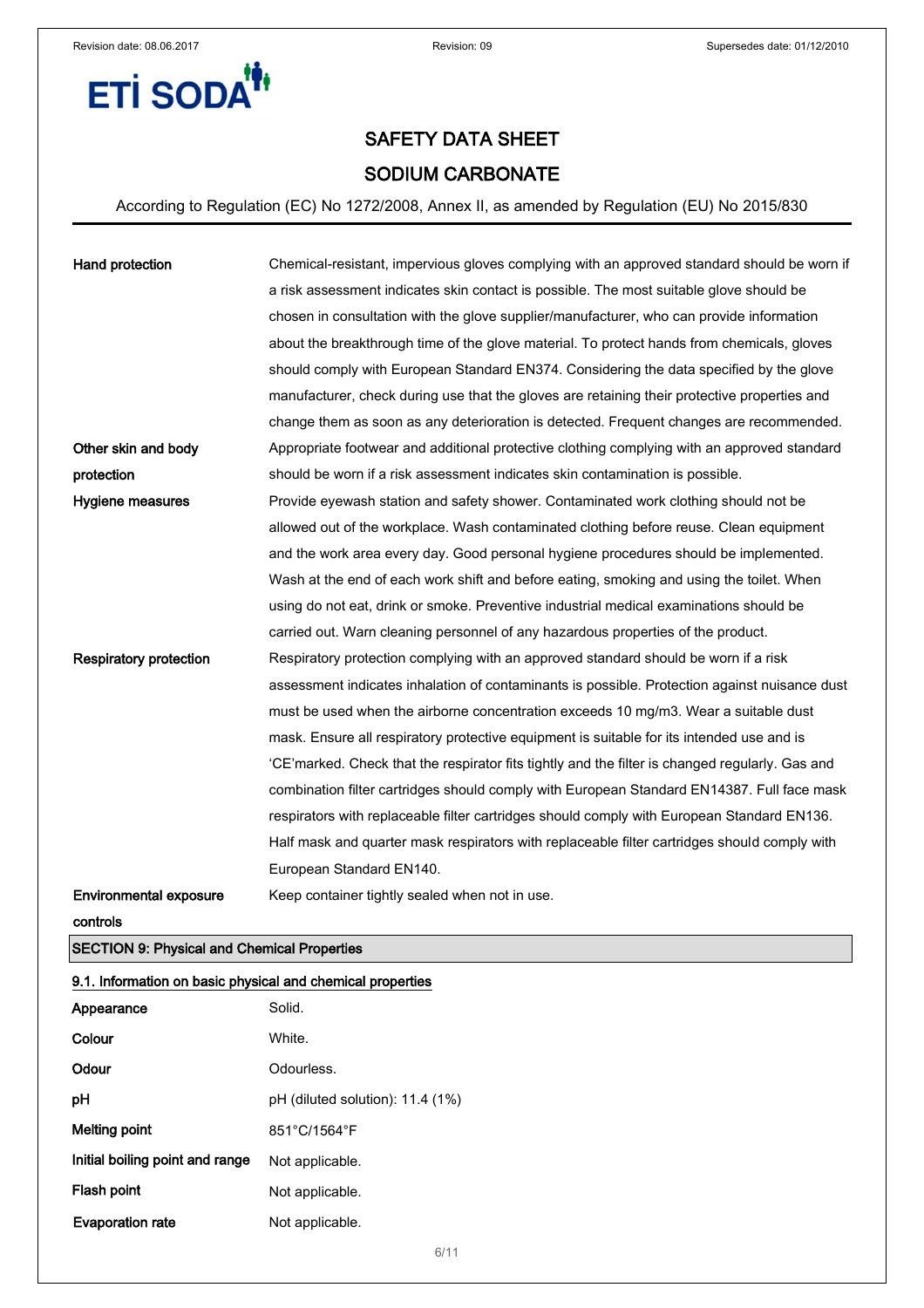

## SODIUM CARBONATE

| Flammability (solid, gas)                                                                                | Not applicable.                                                                        |  |
|----------------------------------------------------------------------------------------------------------|----------------------------------------------------------------------------------------|--|
| Vapour pressure                                                                                          | Not applicable.                                                                        |  |
| Vapour density                                                                                           | Not applicable.                                                                        |  |
| <b>Relative density</b>                                                                                  | 2.509                                                                                  |  |
| Solubility(ies)                                                                                          | 212.5 g/l water @ 20°C                                                                 |  |
| <b>Partition coefficient</b>                                                                             | Not applicable.                                                                        |  |
| Auto-ignition temperature                                                                                | Not applicable.                                                                        |  |
| <b>Viscosity</b>                                                                                         | Not applicable.                                                                        |  |
| <b>Explosive properties</b>                                                                              | Not considered to be explosive.                                                        |  |
| <b>Oxidising properties</b>                                                                              | There are no chemical groups present in the product that are associated with oxidising |  |
|                                                                                                          | properties.                                                                            |  |
| 9.2. Other information                                                                                   |                                                                                        |  |
| Other information                                                                                        | No information required.                                                               |  |
| <b>SECTION 10: Stability and reactivity</b>                                                              |                                                                                        |  |
| 10.1. Reactivity                                                                                         |                                                                                        |  |
| <b>Reactivity</b>                                                                                        | There are no known reactivity hazards associated with this product.                    |  |
| 10.2. Chemical stability                                                                                 |                                                                                        |  |
| <b>Stability</b>                                                                                         | Stable at normal ambient temperatures and when used as recommended. Stable under the   |  |
|                                                                                                          | prescribed storage conditions.                                                         |  |
| 10.3. Possibility of hazardous reactions                                                                 |                                                                                        |  |
| Possibility of hazardous                                                                                 | No potentially hazardous reactions known.                                              |  |
| reactions                                                                                                |                                                                                        |  |
| 10.4. Conditions to avoid                                                                                |                                                                                        |  |
| <b>Conditions to avoid</b>                                                                               | There are no known conditions that are likely to result in a hazardous situation.      |  |
| 10.5. Incompatible materials                                                                             |                                                                                        |  |
| Materials to avoid                                                                                       | Acid anhydrides. Acids. Phenols, cresols.                                              |  |
| 10.6. Hazardous decomposition products                                                                   |                                                                                        |  |
| Hazardous decomposition Does not decompose when used and stored as recommended. Thermal decomposition or |                                                                                        |  |
| products combustion products may include the following substances: Harmful gases or vapours.             |                                                                                        |  |
| <b>SECTION 11: Toxicological information</b>                                                             |                                                                                        |  |
| 11.1. Information on toxicological effects Acute toxicity - oral                                         |                                                                                        |  |
| 2,800.0<br>Acute toxicity oral (LD <sub>50</sub> mg/kg)                                                  |                                                                                        |  |

```
Species Rat
```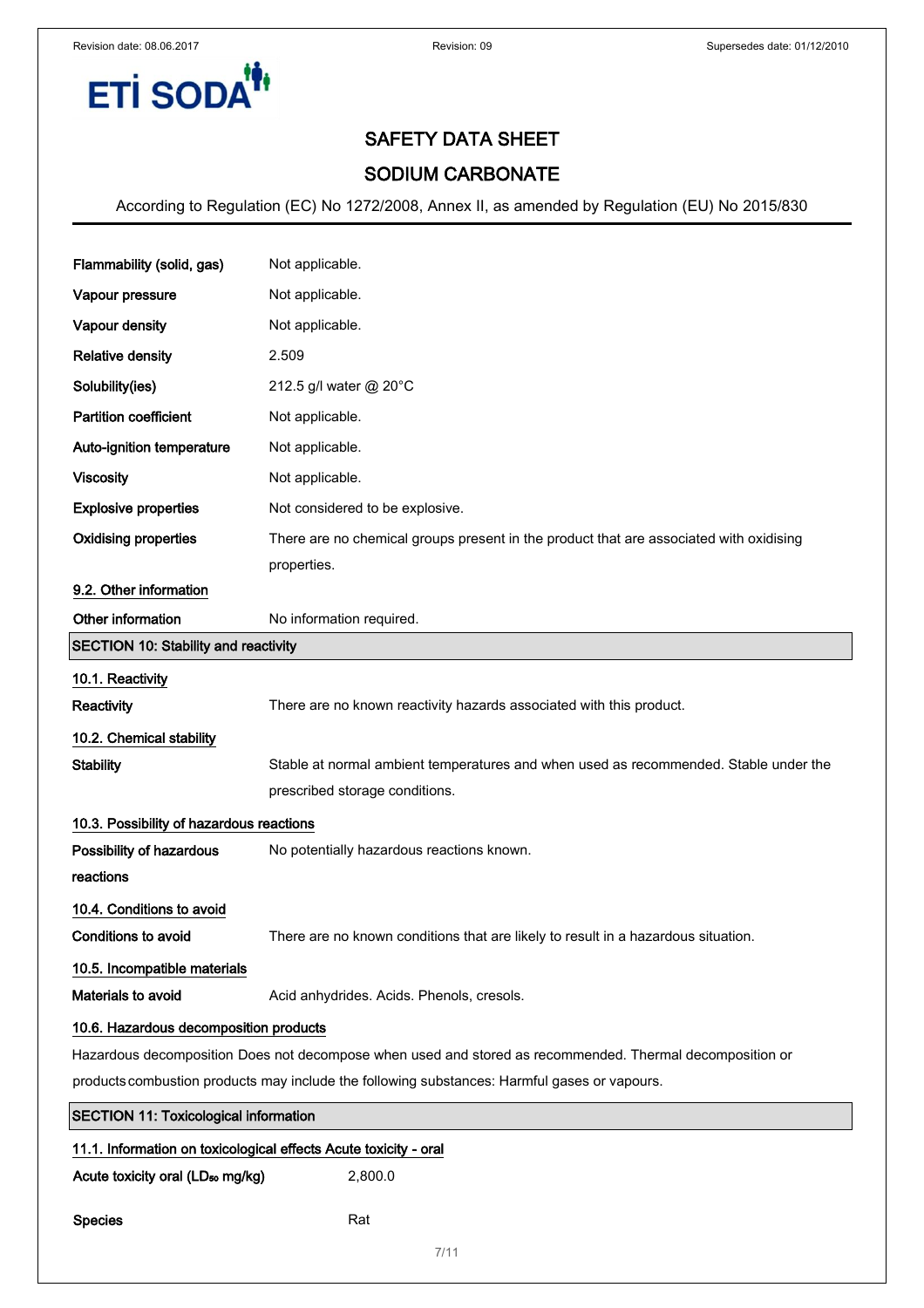**ETİ SODA<sup>'</sup>** 



## SAFETY DATA SHEET

## SODIUM CARBONATE

| Notes (oral LD <sub>50</sub> )                   | Based on available data the classification criteria are not met.                                                          |  |
|--------------------------------------------------|---------------------------------------------------------------------------------------------------------------------------|--|
| ATE oral (mg/kg)                                 | 2,800.0                                                                                                                   |  |
| Acute toxicity - dermal                          |                                                                                                                           |  |
| Notes (dermal LD <sub>50</sub> )                 | Based on available data the classification criteria are not met.                                                          |  |
| Acute toxicity - inhalation                      |                                                                                                                           |  |
| Notes (inhalation LC <sub>50</sub> )             | Based on available data the classification criteria are not met.                                                          |  |
| Skin corrosion/irritation                        |                                                                                                                           |  |
| Animal data                                      | Based on available data the classification criteria are not met.                                                          |  |
| Serious eye damage/irritation                    |                                                                                                                           |  |
| Serious eye damage/irritation                    | Causes serious eye irritation.                                                                                            |  |
| Respiratory sensitisation                        |                                                                                                                           |  |
| <b>Respiratory sensitisation</b>                 | Based on available data the classification criteria are not met.                                                          |  |
| Skin sensitisation                               |                                                                                                                           |  |
| <b>Skin sensitisation</b>                        | Based on available data the classification criteria are not met.                                                          |  |
| Germ cell mutagenicity                           |                                                                                                                           |  |
| Genotoxicity - in vitro                          | Based on available data the classification criteria are not met.                                                          |  |
| Carcinogenicity                                  |                                                                                                                           |  |
| Carcinogenicity                                  | Based on available data the classification criteria are not met.                                                          |  |
| <b>IARC</b> carcinogenicity                      | None of the ingredients are listed or exempt.                                                                             |  |
| Reproductive toxicity                            |                                                                                                                           |  |
| Reproductive toxicity - fertility                | Based on available data the classification criteria are not met.                                                          |  |
| Reproductive toxicity development                | Based on available data the classification criteria are not met.                                                          |  |
| Specific target organ toxicity - single exposure |                                                                                                                           |  |
| STOT - single exposure                           | Not classified as a specific target organ toxicant after a single exposure.                                               |  |
|                                                  |                                                                                                                           |  |
| STOT - repeated exposure                         | Not classified as a specific target organ toxicant after repeated exposure.                                               |  |
| Aspiration hazard                                |                                                                                                                           |  |
| <b>Aspiration hazard</b>                         | Not relevant. Solid.                                                                                                      |  |
|                                                  |                                                                                                                           |  |
| <b>General information</b>                       | Dust may irritate the eyes and the respiratory system. The severity of the symptoms                                       |  |
|                                                  | described will vary dependent on the concentration and the length of exposure.                                            |  |
| Inhalation                                       | Dust may irritate the respiratory system. Frequent inhalation of dust over a long period of time                          |  |
| Ingestion                                        | increases the risk of developing lung diseases.<br>May cause discomfort if swallowed. May cause stomach pain or vomiting. |  |
|                                                  |                                                                                                                           |  |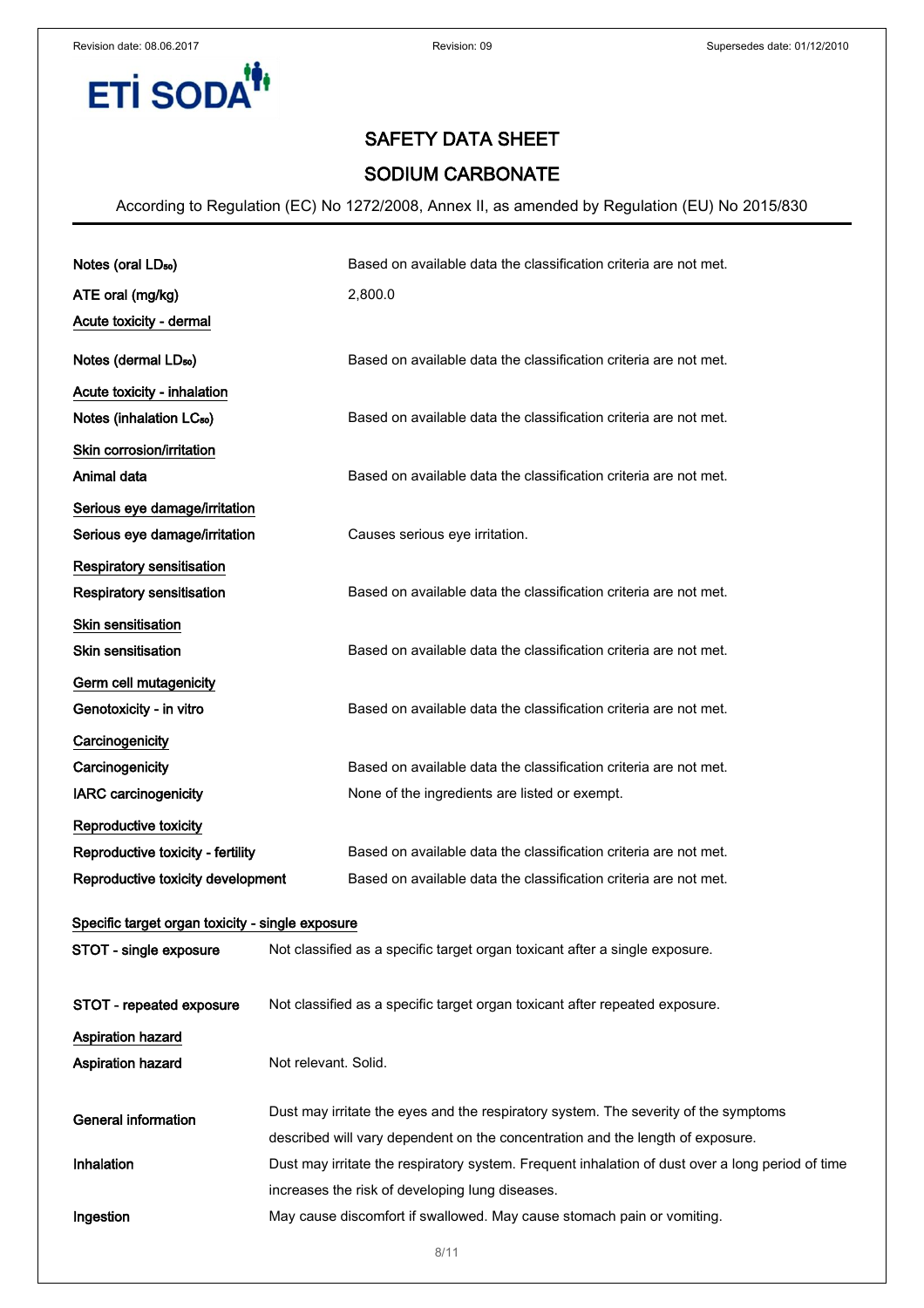

## SODIUM CARBONATE

| <b>Skin contact</b>                                | Prolonged contact may cause dryness of the skin.                                                                                   |  |  |  |
|----------------------------------------------------|------------------------------------------------------------------------------------------------------------------------------------|--|--|--|
| Eye contact                                        | Irritating to eyes.                                                                                                                |  |  |  |
| Route of entry                                     | Ingestion Inhalation Skin and/or eye contact                                                                                       |  |  |  |
| <b>Target organs</b>                               | No specific target organs known.                                                                                                   |  |  |  |
| Specific target organ toxicity - repeated exposure |                                                                                                                                    |  |  |  |
| <b>SECTION 12: Ecological Information</b>          |                                                                                                                                    |  |  |  |
| Ecotoxicity                                        | Not regarded as dangerous for the environment. However, large or frequent spills may have<br>hazardous effects on the environment. |  |  |  |
| 12.1. Toxicity                                     |                                                                                                                                    |  |  |  |
| <b>Toxicity</b>                                    | Based on available data the classification criteria are not met.                                                                   |  |  |  |
| 12.2. Persistence and degradability                |                                                                                                                                    |  |  |  |
|                                                    | Persistence and degradability The degradability of the product is not known.                                                       |  |  |  |
| 12.3. Bioaccumulative potential                    |                                                                                                                                    |  |  |  |
| <b>Bioaccumulative potential</b>                   | No data available on bioaccumulation.                                                                                              |  |  |  |
| <b>Partition coefficient</b>                       | Not applicable.                                                                                                                    |  |  |  |
| 12.4. Mobility in soil                             |                                                                                                                                    |  |  |  |
| <b>Mobility</b>                                    | The product is water-soluble and may spread in water systems.                                                                      |  |  |  |
| 12.5. Results of PBT and vPvB assessment           |                                                                                                                                    |  |  |  |
| Results of PBT and vPvB                            | This product does not contain any substances classified as PBT or vPvB.                                                            |  |  |  |
| assessment                                         |                                                                                                                                    |  |  |  |
| 12.6. Other adverse effects                        |                                                                                                                                    |  |  |  |
| Other adverse effects                              | None known.                                                                                                                        |  |  |  |
| <b>SECTION 13: Disposal considerations</b>         |                                                                                                                                    |  |  |  |
|                                                    | 13.1. Waste treatment methods The generation of waste should be minimised or avoided wherever possible. Reuse or                   |  |  |  |
| <b>General information</b>                         | recycle products wherever possible. This material and its container must be disposed of in a                                       |  |  |  |
|                                                    | safe way. Disposal of this product, process solutions, residues and by-products should at all                                      |  |  |  |
|                                                    | times comply with the requirements of environmental protection and waste disposal                                                  |  |  |  |
|                                                    | legislation and any local authority requirements. When handling waste, the safety precautions                                      |  |  |  |
|                                                    | applying to handling of the product should be considered. Care should be taken when                                                |  |  |  |
|                                                    | handling emptied containers that have not been thoroughly cleaned or rinsed out. Empty                                             |  |  |  |
|                                                    | containers or liners may retain some product residues and hence be potentially hazardous.                                          |  |  |  |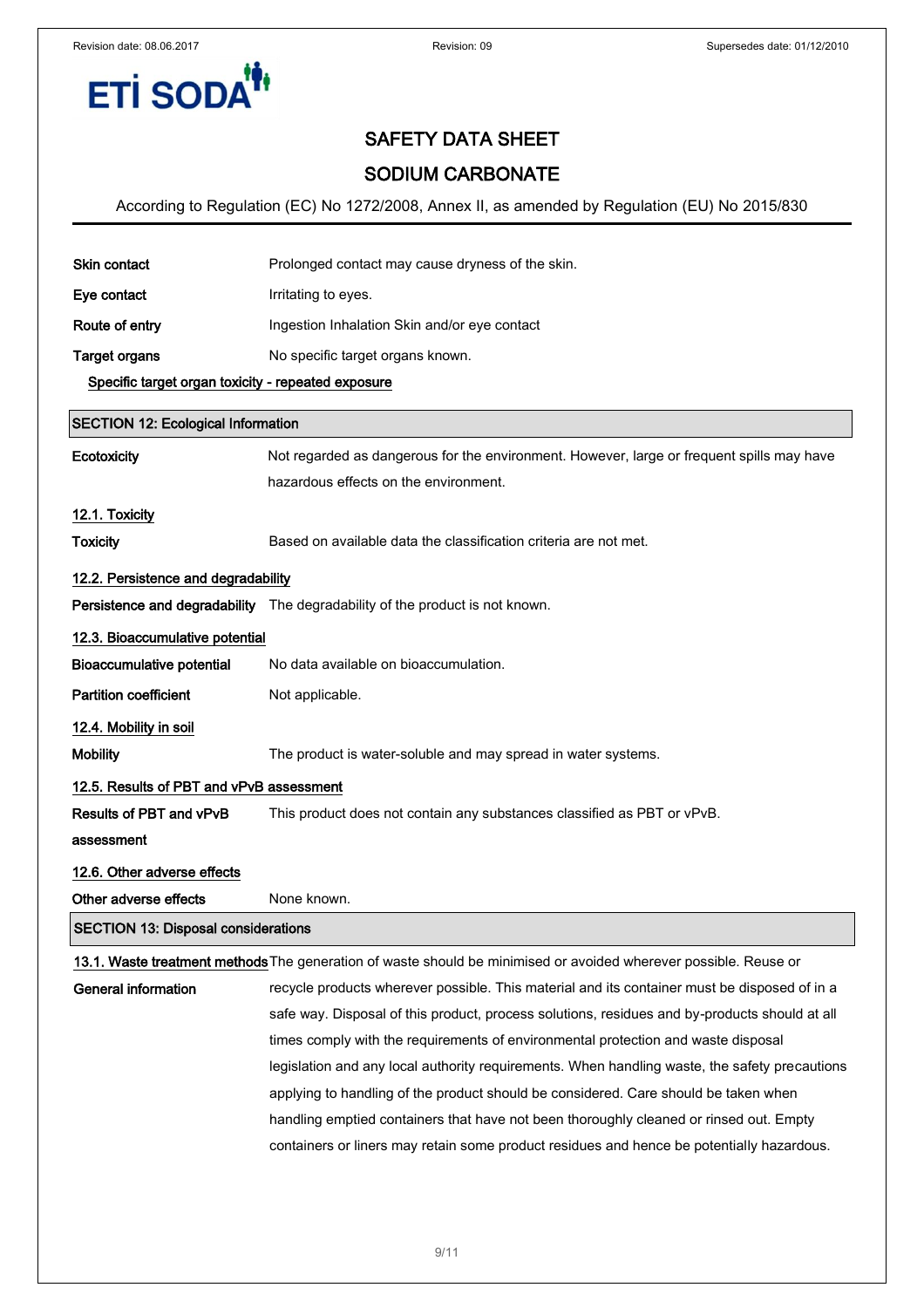# **ETİ SODA**

## SAFETY DATA SHEET

## SODIUM CARBONATE

#### According to Regulation (EC) No 1272/2008, Annex II, as amended by Regulation (EU) No 2015/830

## Disposal methods Dispose of surplus products and those that cannot be recycled via a licensed waste disposal contractor. Waste, residues, empty containers, discarded work clothes and contaminated cleaning materials should be collected in designated containers, labelled with their contents. Waste packaging should be collected for reuse or recycling. Incineration or landfill should only be considered when recycling is not feasible.

| <b>SECTION 14: Transport information</b>             |                                                                                                      |
|------------------------------------------------------|------------------------------------------------------------------------------------------------------|
| General                                              | The product is not covered by international regulations on the transport of dangerous goods          |
|                                                      | (IMDG, IATA, ADR/RID).                                                                               |
| 14.1. UN number                                      |                                                                                                      |
| Not applicable.                                      |                                                                                                      |
| 14.2. UN proper shipping name                        |                                                                                                      |
| Not applicable.                                      |                                                                                                      |
| 14.3. Transport hazard class(es)                     |                                                                                                      |
| No transport warning sign required.                  |                                                                                                      |
| 14.4. Packing group                                  |                                                                                                      |
| Not applicable.                                      |                                                                                                      |
| 14.5. Environmental hazards                          |                                                                                                      |
| Environmentally hazardous substance/marine pollutant |                                                                                                      |
| No.                                                  |                                                                                                      |
| 14.6. Special precautions for user                   |                                                                                                      |
| Not applicable.                                      |                                                                                                      |
|                                                      | 14.7. Transport in bulk according to Annex II of MARPOL73/78 and the IBC Code                        |
| Transport in bulk according to                       | Not applicable.                                                                                      |
| Annex II of MARPOL 73/78 and                         |                                                                                                      |
| the IBC Code                                         |                                                                                                      |
| <b>SECTION 15: Regulatory information</b>            |                                                                                                      |
|                                                      | 15.1. Safety, health and environmental regulations/legislation specific for the substance or mixture |
| <b>National regulations</b>                          | Health and Safety at Work etc. Act 1974 (as amended).                                                |
|                                                      | The Chemicals (Hazard Information and Packaging for Supply) Regulations 2009 (SI                     |

2009 No. 716).

The Carriage of Dangerous Goods and Use of Transportable Pressure Equipment Regulations 2009 (SI 2009 No. 1348) (as amended) ["CDG 2009"].

EH40/2005 Workplace exposure limits.